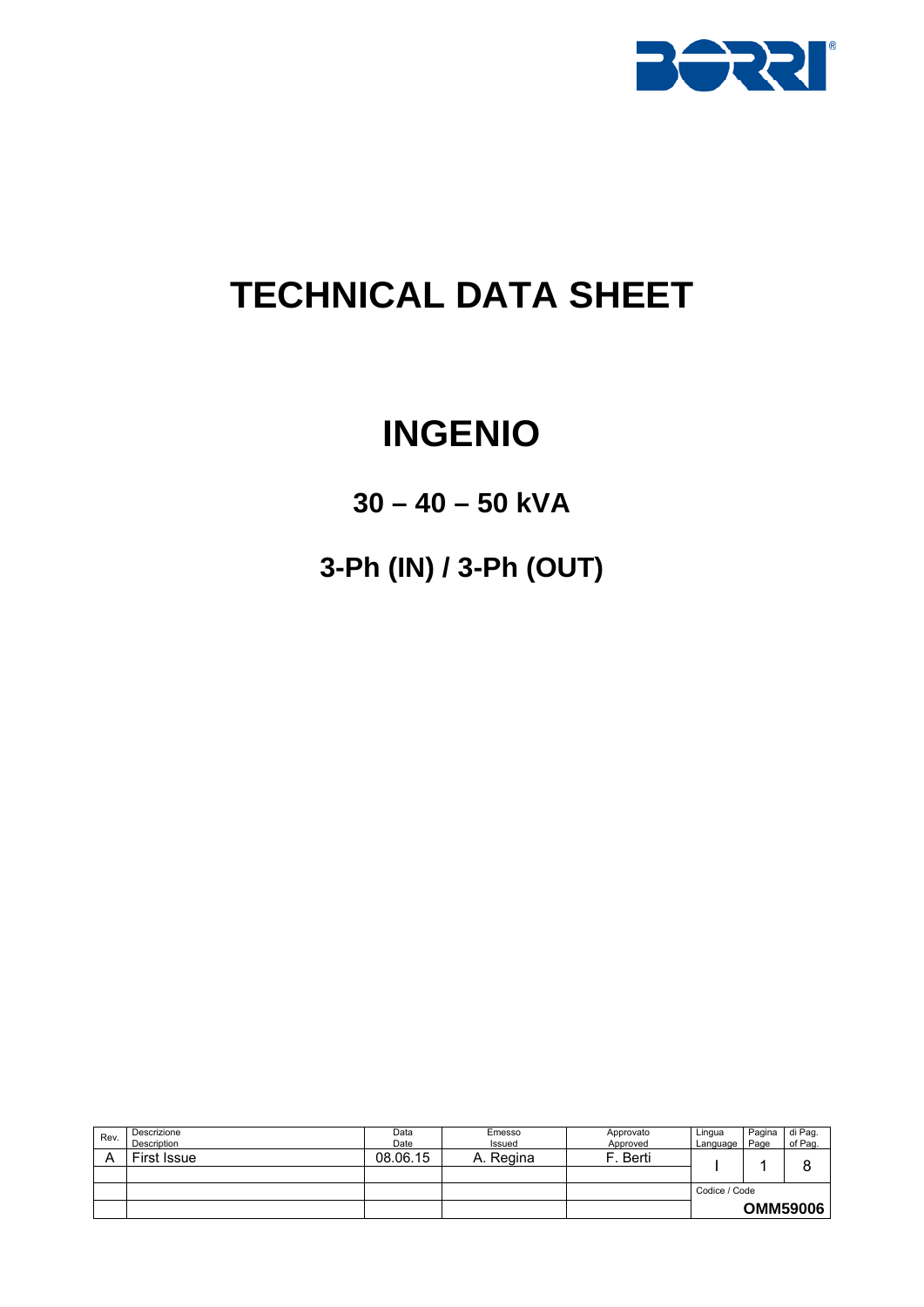

## **GENERAL INFORMATION**

| <b>POWER</b>                                                    |                | <b>kVA</b>   | 30                                                | 40   | 50   |  |
|-----------------------------------------------------------------|----------------|--------------|---------------------------------------------------|------|------|--|
| UPS type                                                        |                |              |                                                   |      |      |  |
| Rated output apparent power (cos $\varphi$ = 1)                 |                | <b>kVA</b>   | 30                                                | 40   | 50   |  |
| Rated output active power (cos $\varphi$ = 0,9)                 |                | kW           | 27                                                | 36   | 45   |  |
|                                                                 | @ 25% load     |              | 90,0                                              | 90,0 | 90,0 |  |
| AC/AC efficiency                                                | @ 50% load     | $\%$         | 91,0                                              | 91,0 | 91,0 |  |
| (VFI - ON LINE Double<br>Conversion)                            | @ 75% load     |              | 92,0                                              | 92,0 | 92.0 |  |
|                                                                 | @ 100% load    |              | 93,0                                              | 93,0 | 93,0 |  |
| AC/AC efficiency<br>(VFD ECO MODE - from 50% of load)           |                | %            | >98,0                                             |      |      |  |
| Heat dissipation at rated load, VFI mode<br>$(cos \varphi = 1)$ |                | kW           | 2,0<br>2,7                                        |      | 3,4  |  |
|                                                                 | <b>UPS</b>     |              | $0 + 40$                                          |      |      |  |
| Ambient temperature                                             | <b>BATTERY</b> | $^{\circ}$ C | $0 - 25$                                          |      |      |  |
|                                                                 | <b>UPS</b>     |              | $-10 \div 70$                                     |      |      |  |
| Storage temperature                                             | <b>BATTERY</b> | $^{\circ}$ C | $-10 \div 60$                                     |      |      |  |
| Relative humidity (non condensing)                              |                | %            | < 95                                              |      |      |  |
| Altitude                                                        |                | m            | < 1000 (above sea level)                          |      |      |  |
| Power derating for altitude > 1000 m                            |                |              | According to EN 62040-3<br>0,5% every 100 m       |      |      |  |
| Cooling                                                         |                |              | Forced                                            |      |      |  |
| Required cooling air volume                                     |                | m3/h         | 900                                               | 900  | 1100 |  |
| Acoustic noise (according to EN 62040-3)                        |                | dB           | < 52<br>< 57                                      |      |      |  |
| Number of cells for standard Lead acid battery                  |                |              | $360 \div 372$                                    |      |      |  |
| Protection degree                                               |                |              | <b>IP20</b>                                       |      |      |  |
| Electromagnetic compatibility                                   |                |              | According to EN 62040-2 (CE marking)              |      |      |  |
| Safety                                                          |                |              | According to EN 62040-1                           |      |      |  |
| Test and performance                                            |                |              | According to EN 62040-3                           |      |      |  |
| Colour                                                          |                |              | RAL 9005 (altri su richiesta)                     |      |      |  |
| Accessibility                                                   |                |              | Front and side access                             |      |      |  |
| Installation                                                    |                |              | Against the wall                                  |      |      |  |
|                                                                 | L              |              | 505                                               |      |      |  |
| Overall dimension                                               | P              | mm           | 940                                               |      |      |  |
| н                                                               |                |              | 1505                                              |      |      |  |
| Weight (without batteries)                                      |                |              | 140                                               | 150  | 190  |  |
| Weight with batteries (maximum)                                 |                | kg           | 500                                               | 510  | 550  |  |
| Input / Output terminals                                        |                |              | Cables input from bottom (from top on<br>request) |      |      |  |
| Handling                                                        |                |              | Base provided for fork-lift                       |      |      |  |
| Storage and transport conditions                                |                |              | According to EN 62040-3                           |      |      |  |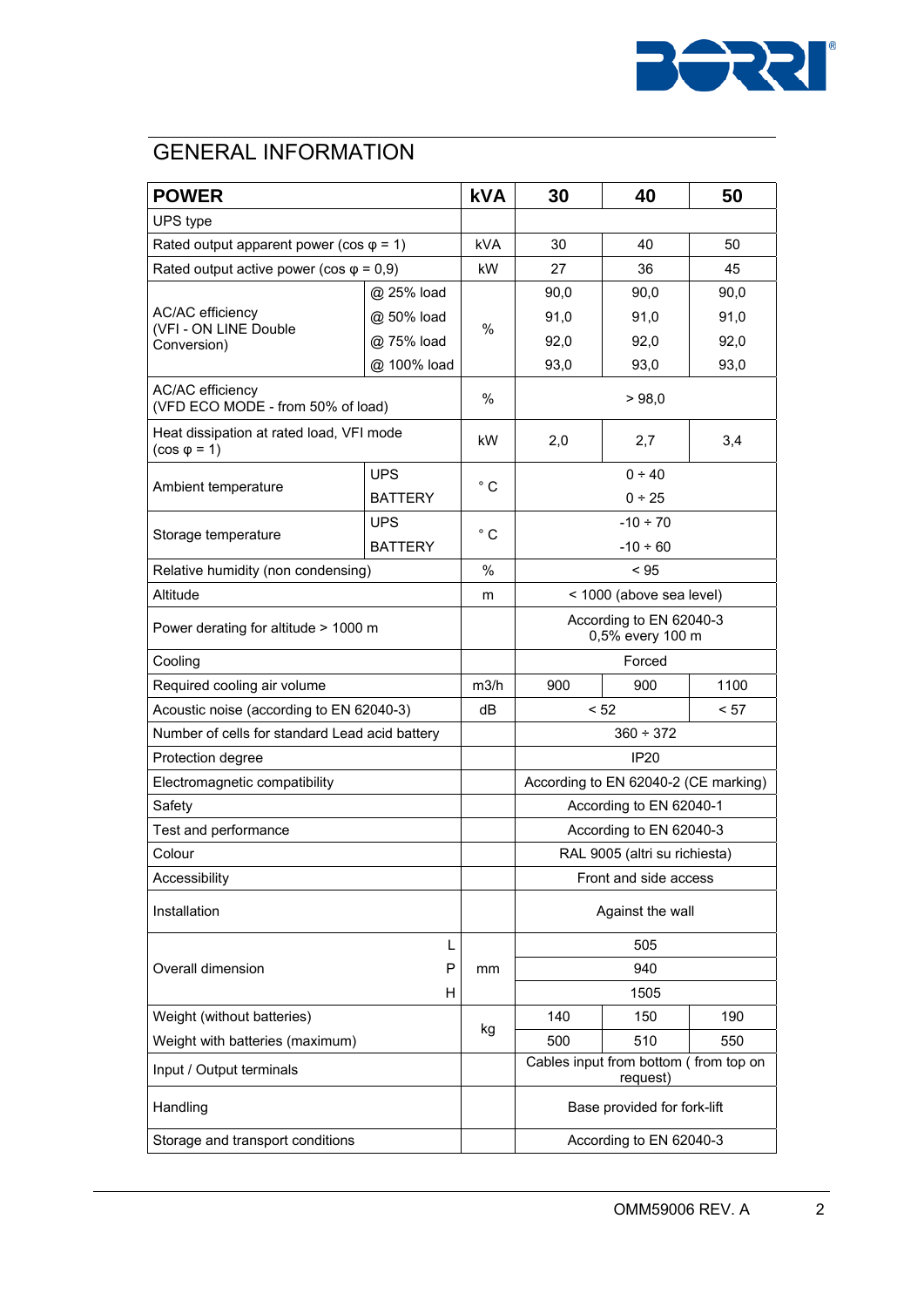

| Reference standards               | EN 62040-1 - EN62040-2 - EN62040-3<br>ISO 9001:2008 - ISO 14001      |
|-----------------------------------|----------------------------------------------------------------------|
| Front panel                       | Liquid Cristal Display                                               |
| Voltage-free contact interface    | Optional for signalisations / alarms                                 |
| Serial communication interface    | Standard: RS232/USB<br>Optional: RS485 (ModBus RTU<br>protocol)      |
| Parallel configuration (optional) | Up to $5+1$ (parallel redundant)<br>Up to $6$ (power parallel) $(1)$ |

 $(1)$  For higher configurations contact the manufacturer

#### BLOCK DIAGRAM



- 1. Common mains input for rectifier and bypass (Optional separate input for bypass)
- 2. Rectifier battery-charger
- 3. Internal battery (Optional external cabinet)
- 4. Inverter
- 5. Emergency line (bypass)
- 6. Maintenance bypass line
- 7. Inverter (SSI) and bypass(SSB) static switch
- 8. Back-feed protection relay (optional for 30-40-50 kVA)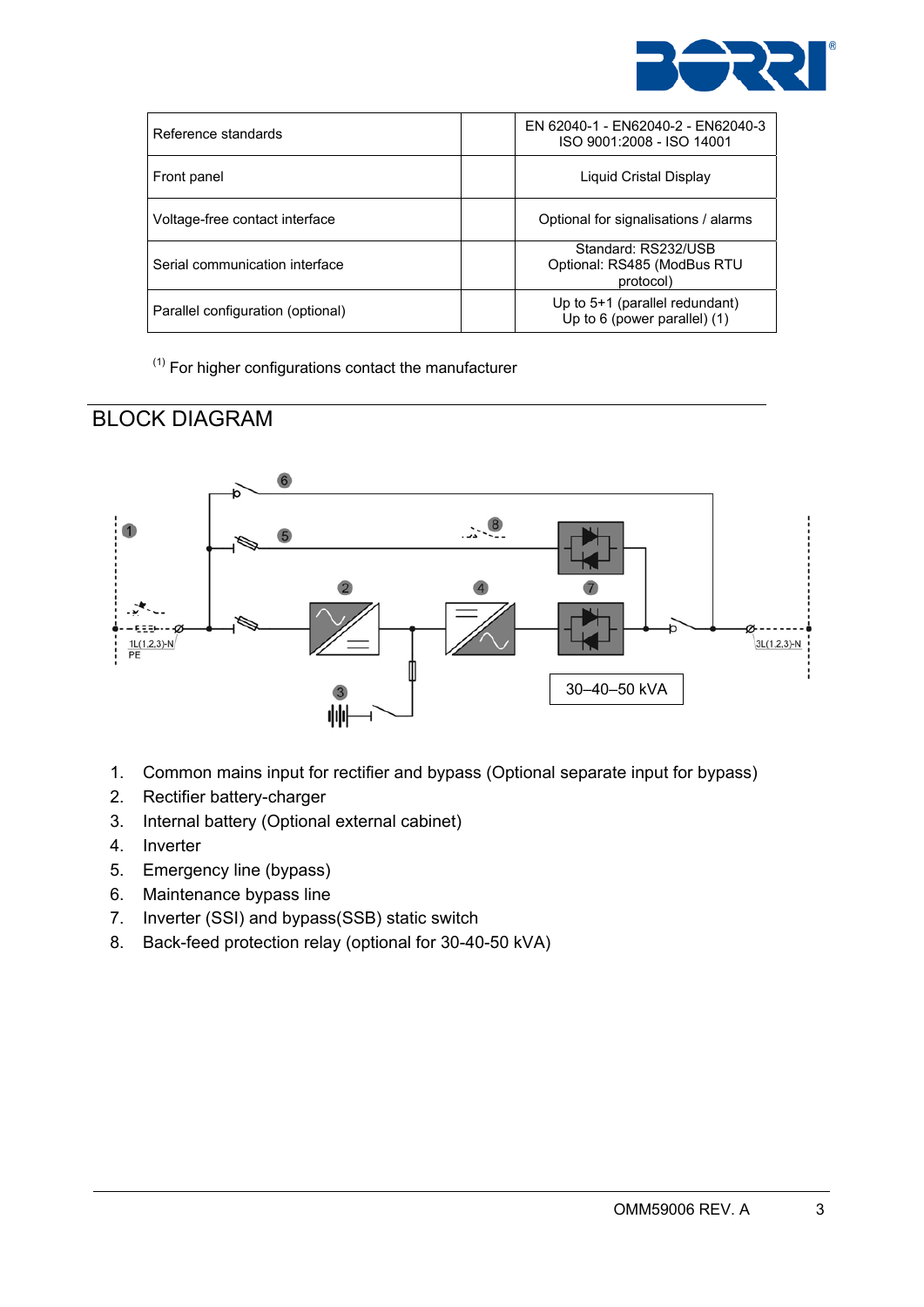

### RECTIFIER AND BATTERY CHARGER

| <b>POWER</b>                                                                            |             | <b>kVA</b>    | 30                          | 40     | 50 |  |
|-----------------------------------------------------------------------------------------|-------------|---------------|-----------------------------|--------|----|--|
| Input                                                                                   |             |               | 3-phase / 4-wire            |        |    |  |
| Rated input voltage                                                                     |             | Vac           | 400                         |        |    |  |
| Tolerance                                                                               |             | $\%$          | $-20/115$                   |        |    |  |
| Input frequency (selectable)                                                            |             | Hz            | $50 - 60$                   |        |    |  |
| Tolerance                                                                               |             | $\%$          | $+/- 10$                    |        |    |  |
| Input power factor                                                                      |             |               |                             | > 0.99 |    |  |
|                                                                                         | @ 25% load  |               | < 13                        |        |    |  |
| Input current harmonic distortion<br>(THDi)                                             | @ 50% load  |               | < 7                         |        |    |  |
| (at rated voltage and THDv <                                                            | @ 75% load  | $\%$          | $\leq 5$                    |        |    |  |
| 0,5%                                                                                    | @ 100% load |               | $<$ 3                       |        |    |  |
| Output voltage static stability                                                         |             | $\frac{0}{0}$ | $+/- 1$                     |        |    |  |
| Output voltage ripple                                                                   |             | $\%$          | $< 1$ (rms)                 |        |    |  |
| Battery recharging characteristic                                                       |             |               | IU (DIN 41773)              |        |    |  |
| Maximum recharging current at rated load                                                |             | A             | 10                          | 8      | 15 |  |
| Rectifier bridge type                                                                   |             |               | <b>IGBT-based PFC</b>       |        |    |  |
| Input protections                                                                       |             |               | Fast-acting fuses           |        |    |  |
| Rated current abosorbed from mains @ Vnom<br>(at rated load and battery charged)        |             | А             | 42                          | 56     | 70 |  |
| Rated current abosorbed from mains @ Vnom<br>(at rated load and max recharging current) |             | A             | 54                          | 66     | 88 |  |
| Rectifier soft-start (walk-in)                                                          |             | s             | $5 ÷ 30$ (programmable)     |        |    |  |
| Rectifier sequential start-up (hold-off)                                                |             | s             | $1 \div 300$ (programmable) |        |    |  |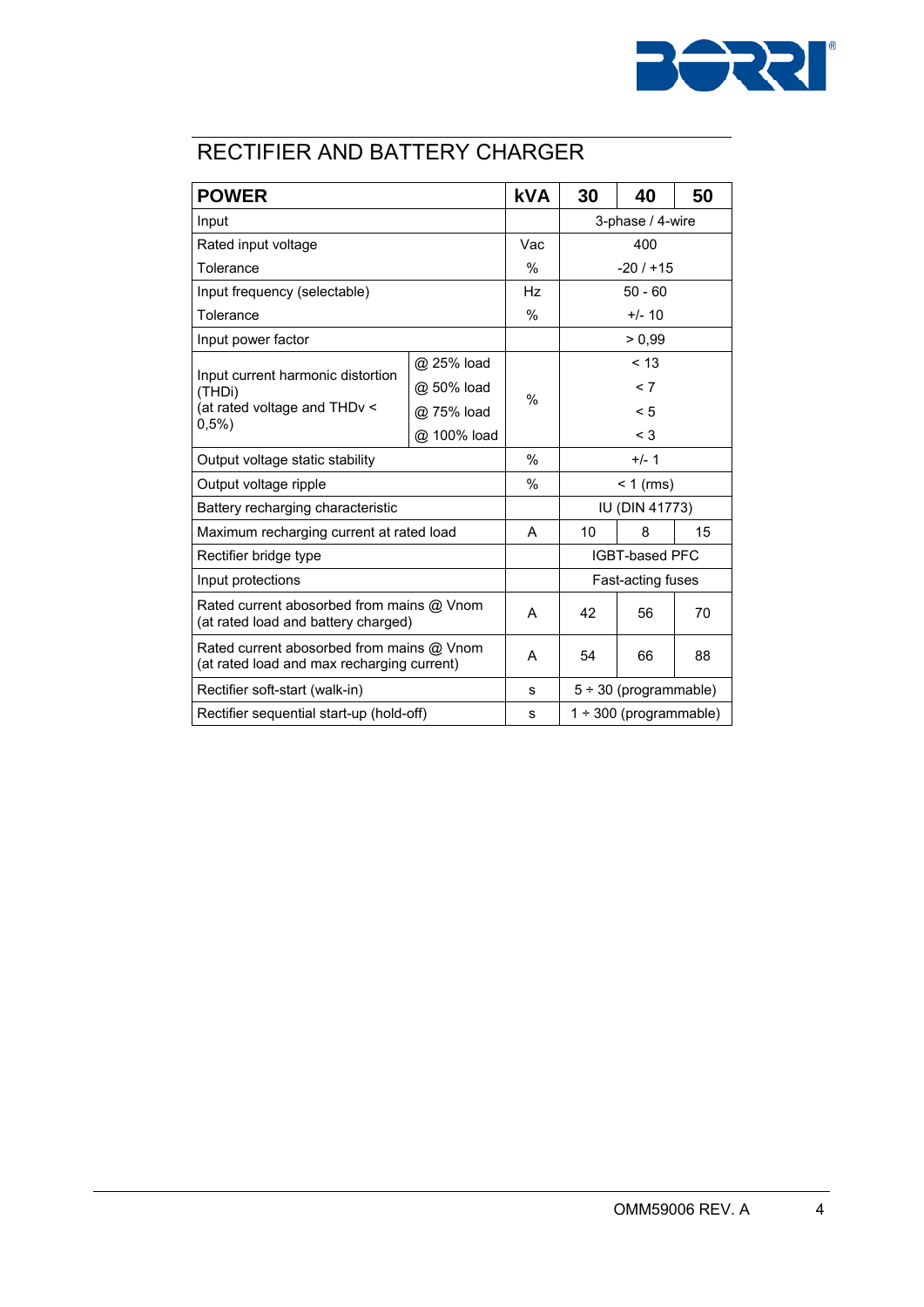

## **BATTERY**

| <b>POWER</b>                                                               |         | <b>kVA</b> | 30                                               | 40   | 50   |  |
|----------------------------------------------------------------------------|---------|------------|--------------------------------------------------|------|------|--|
| Battery type (standard)                                                    |         |            | Sealed lead acid<br>(VRLA - maintenance<br>free) |      |      |  |
| Number of cells                                                            |         |            | 360 - 372                                        |      |      |  |
|                                                                            | 360 el. | Vdc        | 812                                              |      |      |  |
| Floating voltage at 25 °C                                                  | 372 el. |            | 840                                              |      |      |  |
|                                                                            | 360 el. | Vdc        | 620                                              |      |      |  |
| Minimum discharge voltage                                                  | 372 el. |            | 632                                              |      |      |  |
| Power drawn by the inverter<br>(at rated load cos $\varphi = 0.9$ )        |         | kW         | 28,1                                             | 37,5 | 46,9 |  |
| Power drawn by the inverter<br>(at rated load and minimum battery voltage) |         | A          | 45                                               | 60   | 76   |  |
| <b>Battery protection</b>                                                  |         |            | Fuses                                            |      |      |  |
| Battery test                                                               |         |            | Provided as standard                             |      |      |  |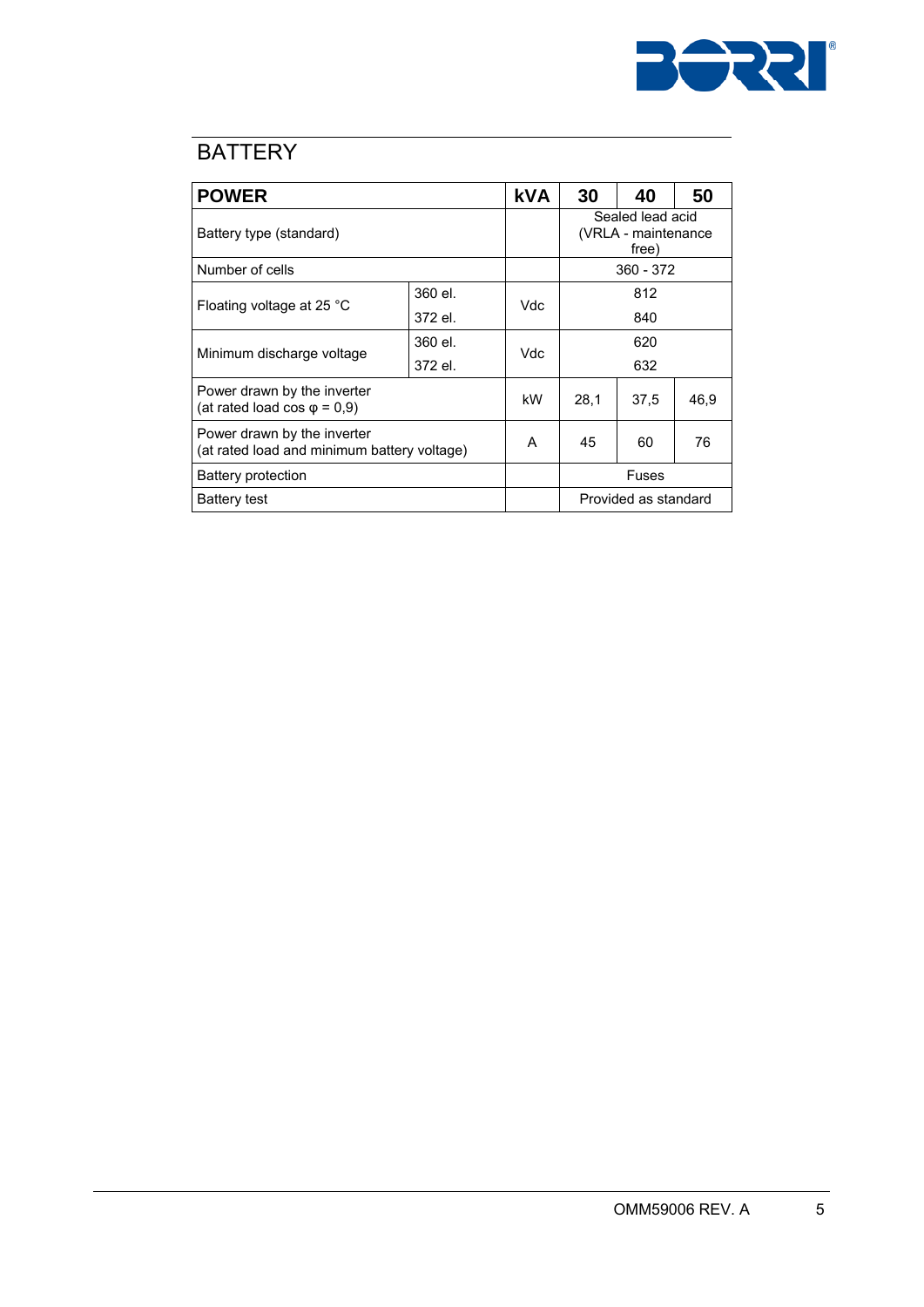

#### **INVERTER**

| <b>POWER</b>                              |             | <b>kVA</b> | 30                                                                           | 40                       | 50  |  |
|-------------------------------------------|-------------|------------|------------------------------------------------------------------------------|--------------------------|-----|--|
| Inverter bridge type                      |             |            |                                                                              |                          |     |  |
| Rated apparent power at $cos \varphi = 1$ |             |            | 30                                                                           | 40                       | 50  |  |
| Rated active power at $cos \varphi = 0.9$ |             | kW         | 27                                                                           | 36                       | 45  |  |
| DC/AC efficiency                          |             | %          |                                                                              | > 96                     |     |  |
| Output                                    |             |            | 3-phase / 4-wire                                                             |                          |     |  |
| rated output voltage (selectable)         |             | Vac        | 380 - 400 - 415                                                              |                          |     |  |
| Output voltage stability                  |             |            |                                                                              |                          |     |  |
| - Static (balanced load)                  |             | %          |                                                                              | $+/- 1$                  |     |  |
| - Static (unbalanced load)                |             | %          | $+/- 2$                                                                      |                          |     |  |
| - Dynamic (load step 20%-100%-20%)        |             | %          | $+/- 5$                                                                      |                          |     |  |
| - Output voltage recovery after load step |             | ms         | < 20                                                                         |                          |     |  |
| - Classification according to EN 62040-3  |             |            |                                                                              | <b>VFI-SS-111</b>        |     |  |
| Phase angle accuracy                      |             |            |                                                                              |                          |     |  |
| - Balanced load                           |             | $\circ$    | $+/- 1$                                                                      |                          |     |  |
| - Unbalanced load (100% - 0% - 0%)        |             | $\circ$    | $+/- 2$                                                                      |                          |     |  |
| Output frequency                          |             | Hz         | $50 - 60$                                                                    |                          |     |  |
| Output frequency stability                |             |            |                                                                              |                          |     |  |
| - Internal clock (mains not present)      |             | Hz         | $+/- 0,001$                                                                  |                          |     |  |
| - Inverter synchronized with mains        |             | Hz         |                                                                              | +/- 2 (other on request) |     |  |
| - Maximum frequency slew rate             |             | Hz/s       | < 1                                                                          |                          |     |  |
| Rated output current (@ 400 Vac)          |             |            |                                                                              |                          |     |  |
| - $Cos \varphi$ 0,9 (leading and lagging) |             | Α          | 44                                                                           | 58                       | 73  |  |
| - $Cos \varphi$ 1 (resistive)             |             |            | 39                                                                           | 52                       | 65  |  |
|                                           | >100125%    | min        | 10                                                                           |                          |     |  |
| Overload capability                       | $>125150\%$ | sec        | 30                                                                           |                          |     |  |
|                                           | >150%       | ms         | 100                                                                          |                          |     |  |
| Short circuit current <sup>(1)</sup>      |             | A          | 78                                                                           | 104                      | 130 |  |
| Short circuit characteristic              |             |            | Current limited with electronic protection<br>Automatic stop after 5 seconds |                          |     |  |
| Selectivity                               |             |            | 1/2 cycle (fuse gG 20% In)                                                   |                          |     |  |
| Output waveform                           |             |            | Sinusoidal                                                                   |                          |     |  |
| Output voltage harmonic distortion THDv   |             |            |                                                                              |                          |     |  |
| - With linear load                        |             | $\%$       | < 1                                                                          |                          |     |  |
| - With non-linear load                    |             | $\%$       | < 5                                                                          |                          |     |  |
| - According to EN 62040-3                 |             |            | Fully compliant                                                              |                          |     |  |
| Max crest factor without derating         |             |            |                                                                              | 3:1                      |     |  |

 $(1)$  Value referred to short circuit mode IK1 - IK2 - IK3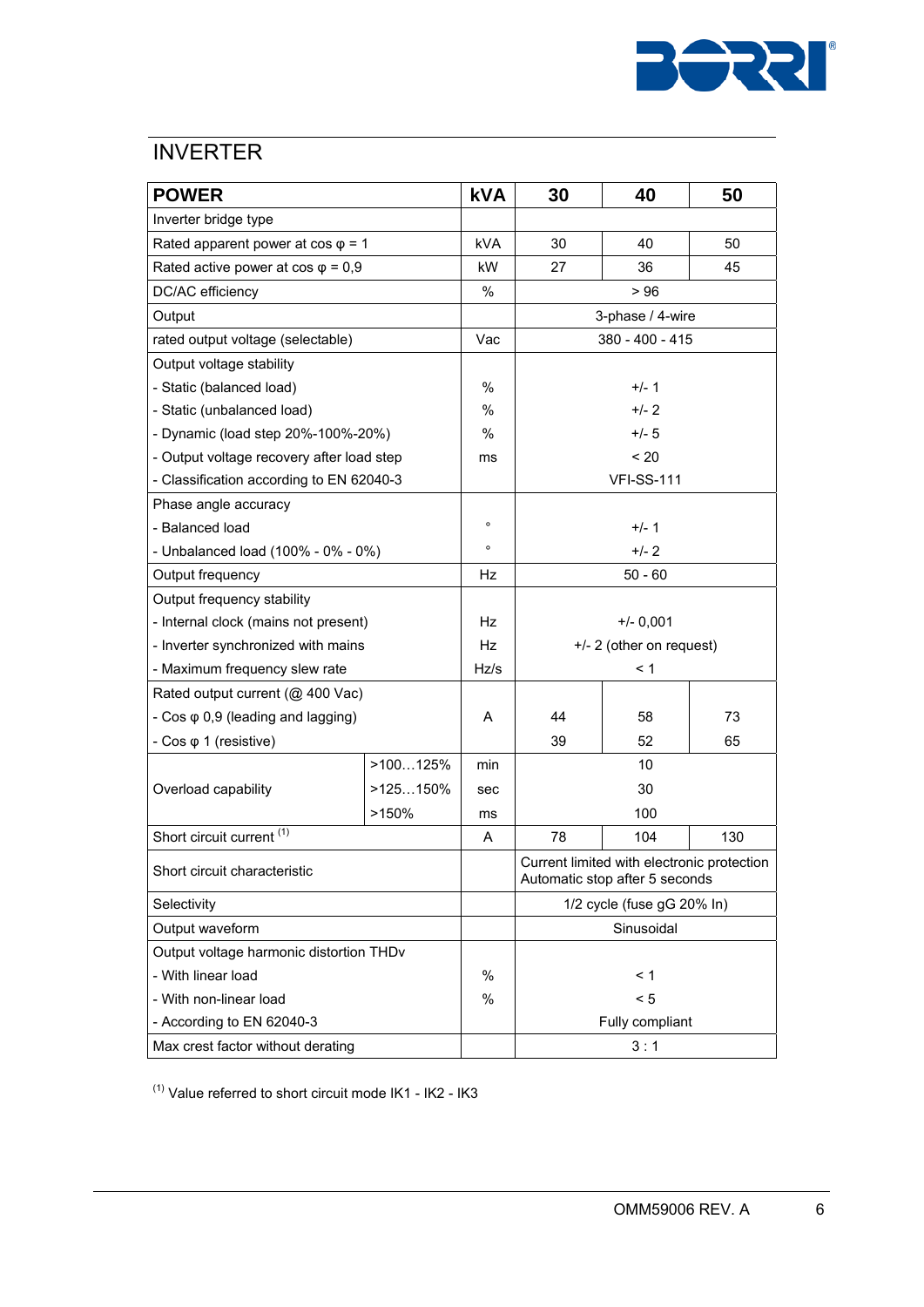

#### **BYPASS**

| <b>POWER</b>                           | <b>kVA</b>    | 30                                                                                              | 40        | 50 |  |
|----------------------------------------|---------------|-------------------------------------------------------------------------------------------------|-----------|----|--|
| Automatic bypass                       |               | Electronic thyristor switch                                                                     |           |    |  |
| Input                                  |               | 3-phase / 4-wire                                                                                |           |    |  |
| Protection                             |               | Fuses                                                                                           |           |    |  |
| Rated input voltage (selectable)       | Vac           | 380 - 400 - 415                                                                                 |           |    |  |
| Tolerance (selectable)                 | $\%$          |                                                                                                 | $+/- 10$  |    |  |
| Input frequency (selectable)           | Hz            |                                                                                                 | $50 - 60$ |    |  |
| Tolerance (selectable)                 | $\%$          |                                                                                                 | $+/- 10$  |    |  |
| Transfer mode                          |               | No-break                                                                                        |           |    |  |
| Inverter --> automatic bypass transfer |               | In case of:<br>- Short-circuit<br>- Battery discharged<br>- Inverter test<br>- Inverter failure |           |    |  |
| Automatic bypass --> inverter transfer |               | Automatic<br>Block on bypass in case of 6 transfers<br>in 2 minutes, local reset by display     |           |    |  |
| Overload capability                    | $\frac{0}{0}$ | 150 continuously<br>1000 for 1 cycle                                                            |           |    |  |
| Manual bypass                          |               | - Electronically controlled<br>- No-break assisted re-start procedure                           |           |    |  |
| Protezione di back-feed                |               | Optional                                                                                        |           |    |  |